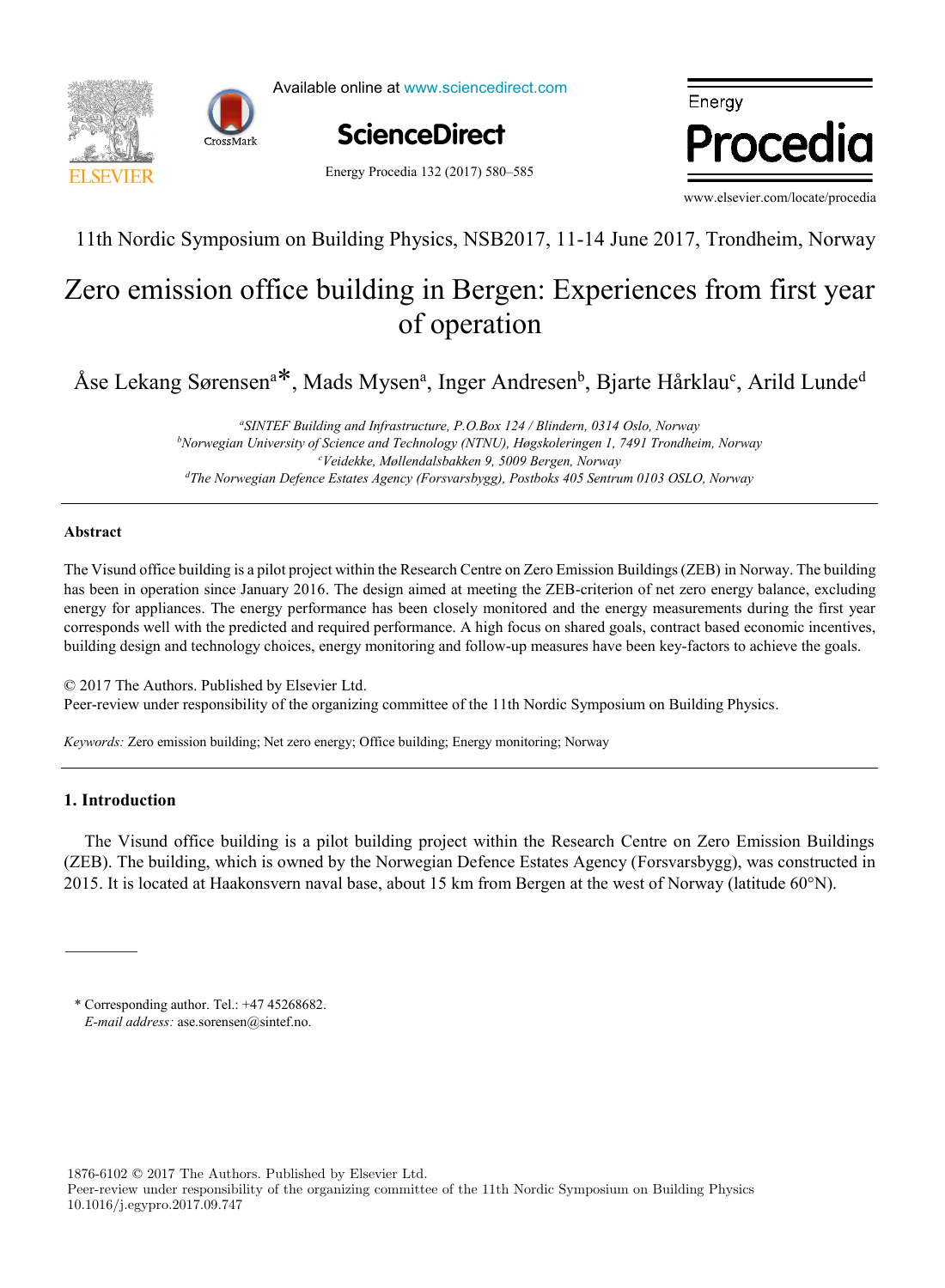The building design aimed at meeting the ZEB-criterion of net zero energy and GHG emission balance for building operation during a year [1]. The energy for appliances (computers, printers, etc.) is not included in the balance. This paper presents the design of the building, the method for energy monitoring and results from the first year of operation.

#### *1.1. Building design*

The Visund office building has three floors and a heated floor area of  $2031 \text{m}^2$ . A compact and simple building form was chosen in order to minimize heat losses, avoiding air leakages, and minimizing costs [2]. Good daylight conditions in the occupied spaces were obtained by placing offices and primary rooms along the facades, while secondary rooms where placed in the interior. Windows were designed to maximize daylight conditions.

| Table 1. Building and climate data for the Visund office building in Bergen, Norway. |                                                |  |
|--------------------------------------------------------------------------------------|------------------------------------------------|--|
| Heated floor area                                                                    | $2031 \text{ m}^2$                             |  |
| U-values: External walls/roof/floor on ground/windows and doors                      | $0.13 / 0.09 / 0.08 / 0.73$ W/m <sup>2</sup> K |  |
| "Normalized" thermal bridge value (per m <sup>2</sup> heated floor area)             | $0.03$ W/m <sup>2</sup> K                      |  |
| Air tightness, air changes per hour (at 50 Pa), measured value                       | 0.11                                           |  |
| Yearly mean ambient temperature / winter design / summer design                      | $7.5^{\circ}$ C / -11.7°C / 18.9°C             |  |

### *1.2. Energy system design and energy budget*

A local seawater-based heat pump provides thermal energy to the building. It was predicted that the heat pump will deliver 90% of the heating and domestic hot water (DHW) need with a seasonal coefficient of performance (SCOP) of 3. The predicted efficiency of the 10% heating and DHW need delivered by electricity is 88%. All the cooling need will be covered by the seawater pump, with a predicted SCOP of 10. The thermal energy losses in the waterborne circuits are including in the estimated SCOP-values. The lighting system consists of T5 fluorescent tubes and LEDs, equipped with occupancy and daylight controls. The ventilation system encompass active terminal devices with builtin controls, which automatically measure and control the air volumes and temperatures at room level.

The predicted net energy need and delivered energy is shown in Table 2 [3], using terms from prEN 15603 [4] and NS3031 [5]. The total net energy need of the office building is  $54.1 \text{ kWh/m}^2$  and the required delivered energy is  $42.1 \text{ kW/m}^2$ kWh/m<sup>2</sup> electricity. Excluding appliances of 15.7 kWh/m<sup>2</sup>, a photovoltaic (PV) system has to generate minimum 26.4 kWh/m<sup>2</sup> solar electricity to satisfy the ZEB-criterion. This solar electricity is supplied by an 84.58 kW<sub>p</sub> PV-system installed on the roof, facing east/west. The predicted energy production is 55,320 kWh/year or 27.2 kWh/m<sup>2</sup> heated floor area, providing a margin of 0.8 kWh/m<sup>2</sup>.

Table 2. Predicted annual net energy need and delivered energy for the Visund office building, per net heated floor area. Calculations are based on statistical weather data for Bergen and is according to NS 3031, using the simulation tool SIMIEN (www.programbyggerne.no).

|                     | Net energy need           | Delivered energy          |
|---------------------|---------------------------|---------------------------|
| Space heating       | $8.4$ kWh/m <sup>2</sup>  | $3.5$ kWh/m <sup>2</sup>  |
| Ventilation heating | $2.8$ kWh/m <sup>2</sup>  | $1.1 \text{ kWh/m}^2$     |
| Domestic hot water  | 5.0 kWh/ $m^2$            | 2.1 kWh/ $m^2$            |
| Fans                | $6.0 \text{ kWh/m}^2$     | $6.0 \text{ kWh/m}^2$     |
| Pumps               | $1.0$ kWh/m <sup>2</sup>  | $1.0$ kWh/m <sup>2</sup>  |
| Lighting            | $12.5 \text{ kWh/m}^2$    | $12.5 \text{ kWh/m}^2$    |
| Appliances          | $15.7$ kWh/m <sup>2</sup> | $15.7$ kWh/m <sup>2</sup> |
| Space cooling       | $2.8$ kWh/m <sup>2</sup>  | $0.3$ kWh/m <sup>2</sup>  |
| Total               | 54.1 kWh/ $m2$            | $42.1$ kWh/m <sup>2</sup> |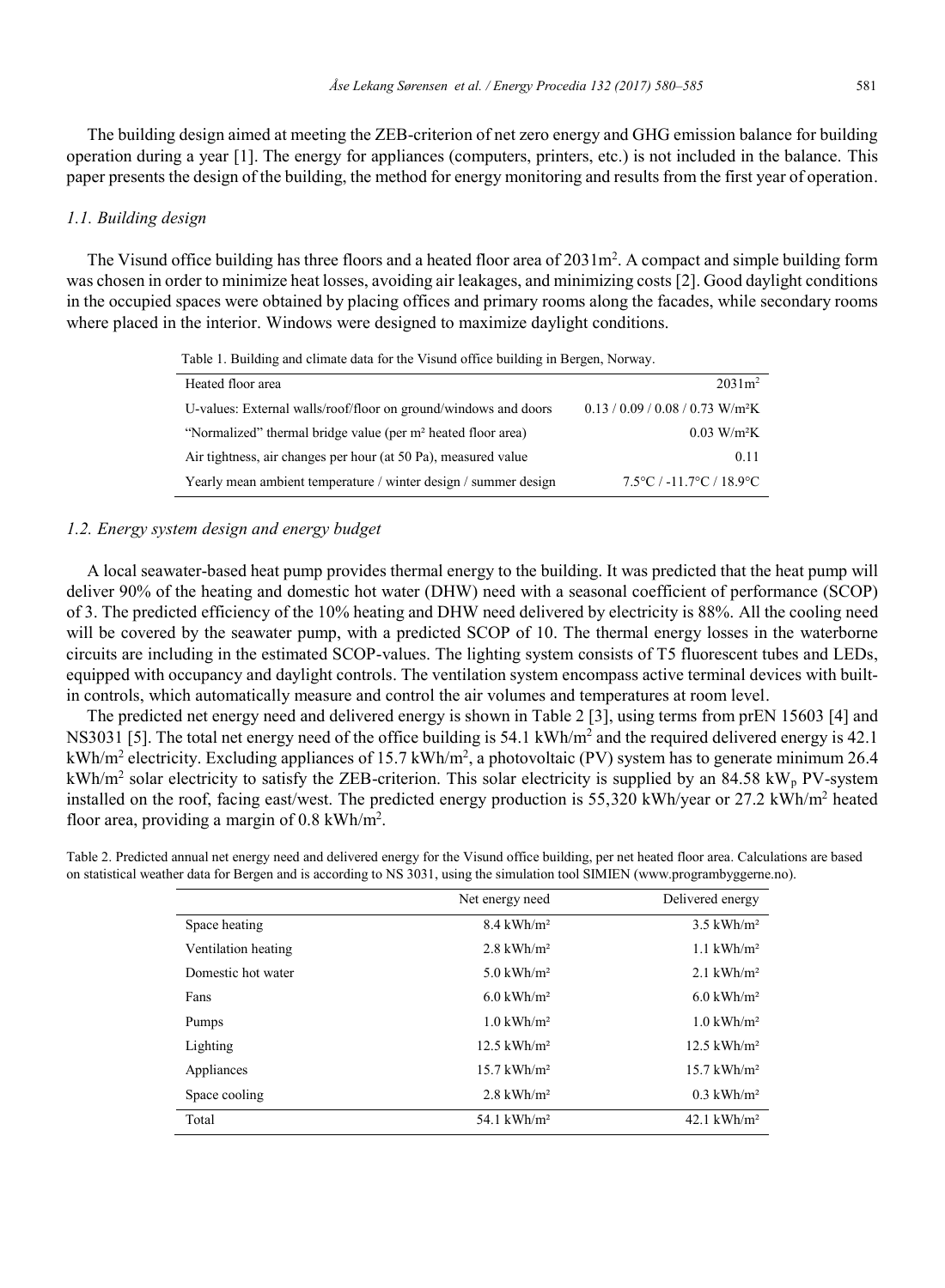## **2. Methods**

## *2.1. Predicted energy need and energy production*

Predicted energy need was calculated using the simulation tool SIMIEN (programbyggerne.no). The calculations were based on statistical weather data for Bergen, and according to the Norwegian standard 3031 [5]. Energy need for lighting was calculated using the standard NS-EN15193. Predicted energy production from the solar cells was calculated using the software PVsyst (pvsyst.com) and climate data from Meteonorm 7 [6].

## *2.2. Energy contract and follow-up*

During the two-year trial period, the contractor Veidekke needs to verify the energy goals. If the need for delivered energy is 20% higher than calculated or more, 4% of the building contract price is deducted, as a compensation for increased energy costs. The purpose is to give the contractor incentives to closely follow-up energy use from start of operation. The contractor should handle deviations, and close them quickly if expedient.

The building owner and the contractor had regular meetings during the first year of operation, discussing the performance of the building. The monitored energy performance was central in these meetings. If the building performance was not as expected, measures have been implemented.

## *2.3. Monitoring the energy performance*

The contractor collects the following data on a monthly basis, starting from January 2016:

- Temperatures and solar radiation: Outdoor temperature (average weekly and monthly) and indoor temperatures on each floor (average weekly) from temperature sensors. Global solar radiation is measured by a national weather station located on Flesland, about 4 km from Haakonsvern.
- Energy measurements according to the different energy uses, e.g. heating, DHW, fans, pumps, lighting, appliances and cooling, as well as energy delivered from the electricity grid and from the local seawater-based heat pump central. In total there are about 30 meters for electrical or thermal energy. The electricity meters (accuracy  $\pm 0.5$  RDG) are mainly placed in the main distribution board in the building, while the meters for thermal energy (accuracy ~99-99.5%) are placed in the relevant waterborne circuits.
- Electricity generated by the PV-system. The measurements are based on an electricity meter, placed in the main distribution board in the building.

The energy measurements are rather complete, with few missing data. The collected data is added to an excel-based energy management system [7]. The energy measurements for the different energy uses are summarized to get the net energy need. The delivered energy is calculated based on the net energy need, using conversion values from the energy predictions for SCOP values, efficiencies and distribution between electricity and waterborne heating.

The heating need is temperature corrected monthly, by calculating a correcting factor described by [8], where the base temperature is set to 9°C. No other operational factors are currently corrected.

In the energy management system, the monthly net energy need, delivered energy and electricity generation are compared with predicted values. Further, the deviations are highlighted, divided on the different energy uses. Energy use/outdoor temperature (ET) charts are also created, based on weekly heating/cooling/electricity consumption and average outside temperatures.

## *2.4. Evaluating experiences from the building and monitoring process*

Experiences from the building project is described in a case study report [9]. The report is based on semi-structured interviews with eight informers. The interviews were done in April and May 2016, 4 to 5 months after the building was finished.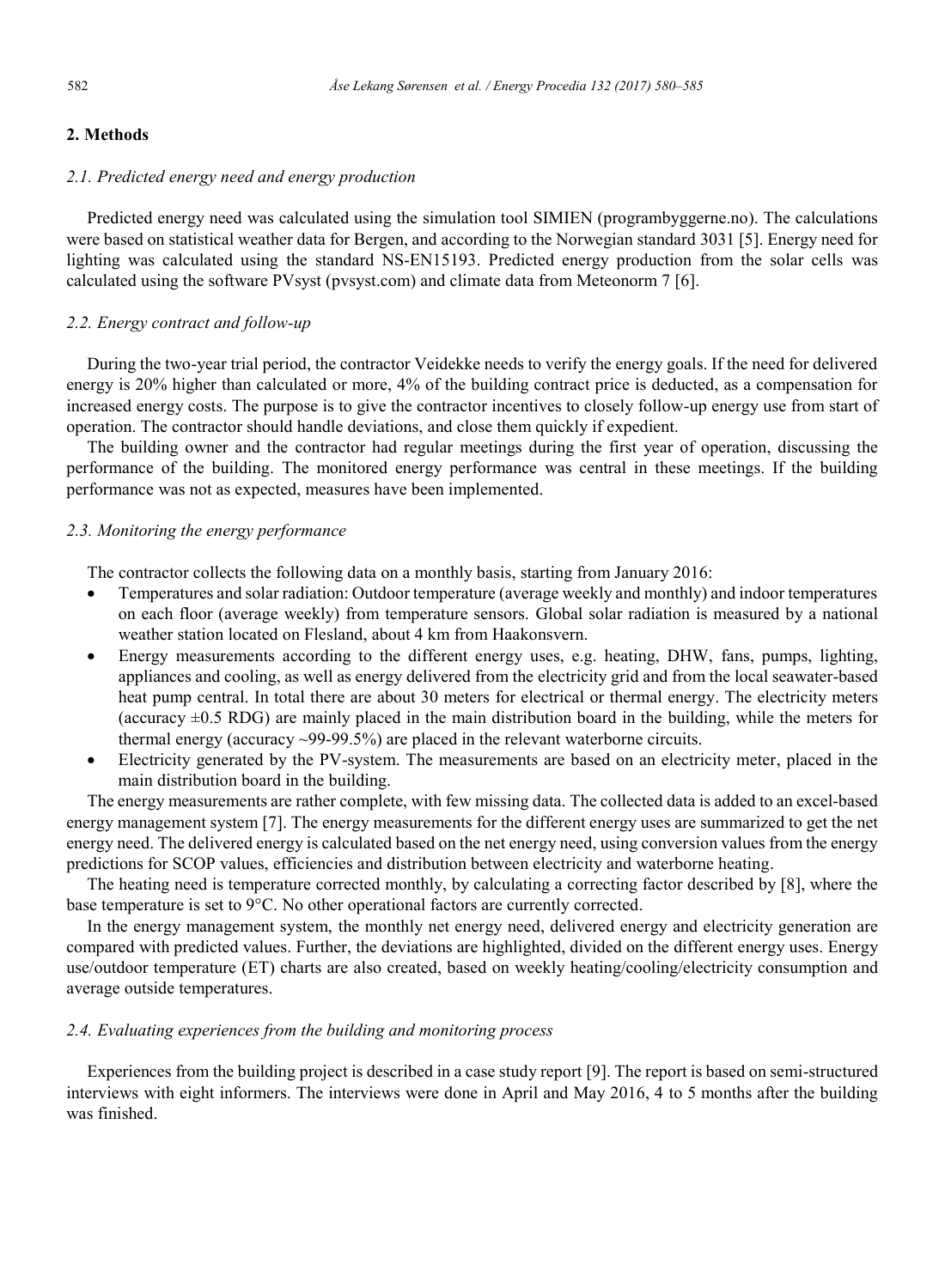## **3. Results**

## *3.1. Energy need and delivered energy to the building*

The temperature corrected net energy need according to the different energy uses is shown in Figure 1. The total net energy need in 2016 was 57.4 kWh/m<sup>2</sup>, 6% higher than the calculated value of 54.1 kWh/m<sup>2</sup>.



Figure 1. Net energy need based on a) predictions and b) first year measurements in the Visund office building, according to the different energy uses. The heating need is temperature corrected.

When looking at the space and ventilation heating added together, the 2016-measurements correspond to the predicted heating need. Compared to the predictions, space heating was higher and ventilation heating was lower than calculated. Also the need for domestic hot water corresponds to the predicted need.

Both the fans and pumps used only about half of the energy need predicted.

The energy need for lighting was 66% higher than predicted; 20.8 kWh/m² compared to calculated 12.5 kWh/m². Automatic control of lighting and sun shading screens has been a challenge during the first operational year. The project group has a focus on reducing this energy post. During the year, improvements have been done on the occupancy and daylight system.

Even though the energy need for appliances is not a part of the energy goal, also this energy post is monitored closely. In 2016, the energy need was 14% lower than predicted, or 13.5 kWh/m².

Energy for space and ventilation cooling was  $3.2 \text{ kWh/m}^2$  in 2016, 15% higher than predicted.

In total, delivered electricity to cover the energy need of the building was 45.1 kWh/m<sup>2</sup> in 2016, 7% higher than the predicted value of 42.1 kWh/m². The delivered energy is calculated, using the conversion values from the energy predictions, as described in Chapter 2.3. If using an alternative method of summarizing the delivered electricity and thermal energy, and using the same SCOP for thermal energy, delivered electricity was 46.4 kWh/m<sup>2</sup> in 2016, 11% higher than the predicted value.

#### *3.2. Energy production*

The energy generation from the PV plant is shown in Figure 2, together with the solar radiation. The total electricity generation in 2016 was 55,770 kWh/year or 27.5 kWh/m², which corresponds well to the predicted energy generation.



Figure 2. (a) Predicted and first year measurements of solar electricity; (b) Predicted and first year measurements of the solar radiation.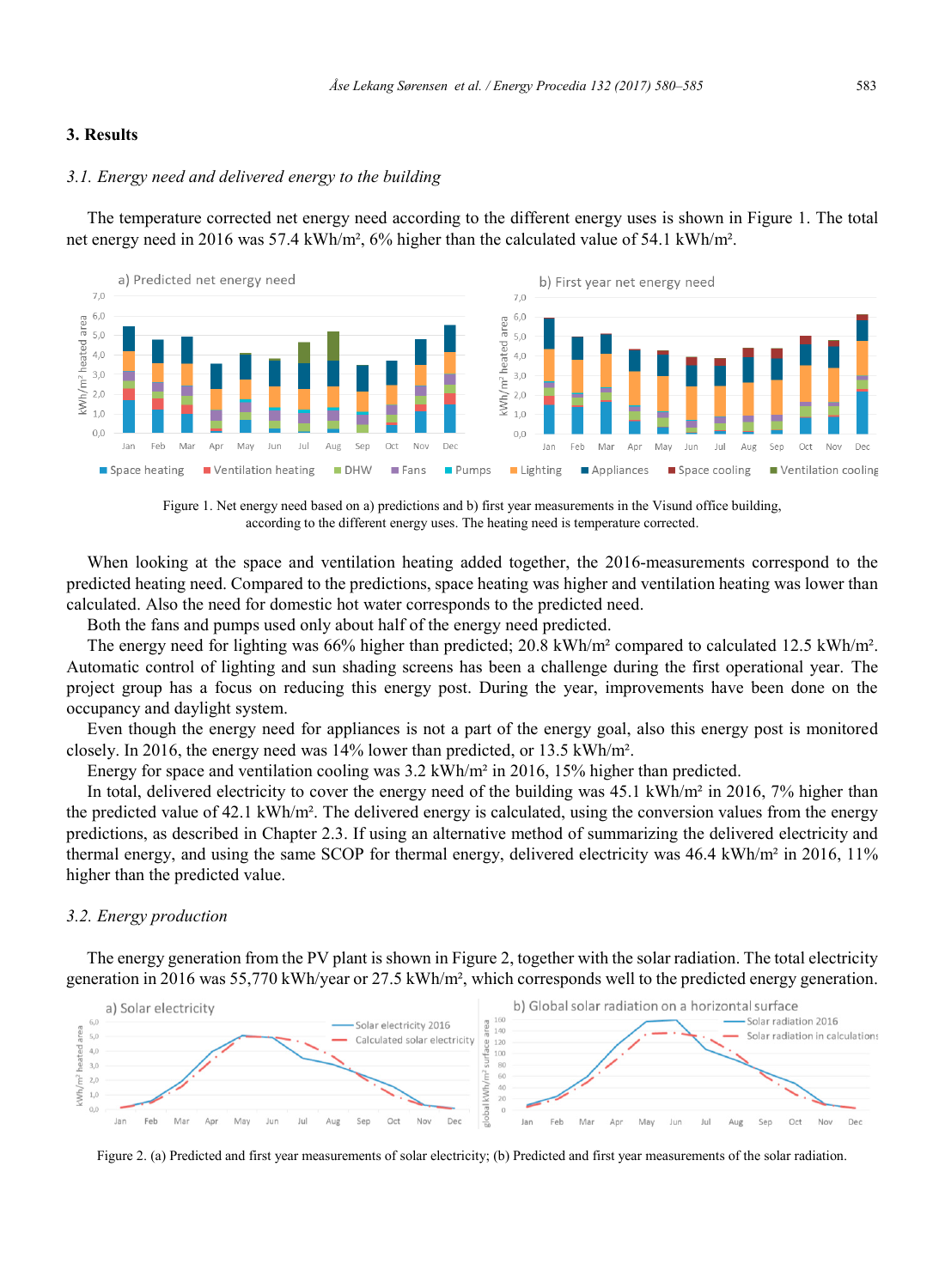## *3.3. Evaluation of weekly energy consumption using ET charts*

The relationships between temperatures and heating / cooling energy consumption in a building can be simplified using a linear model [10]. ET charts was used for the office building when evaluating the monitored data, showing weekly heating / cooling / electricity consumption and average outside temperatures. The ET curve for the weekly heating need in 2016 is shown in Figure 3. ET chart evaluation can detect exceptional situations or faults.





## *3.4. Net delivered energy after one year operation*

To satisfy the ZEB-goal, the PV plant has to generate as much electricity as the energy delivered to the building, except the energy needed for appliances. In 2016, the energy need for appliances was 13.5 kWh/m². The delivered energy during the year was 45.1 kWh/m<sup>2</sup> and energy generation from the PV plant was 27.5 kWh/m<sup>2</sup>, giving a net delivered energy of 17.6 kWh/m<sup>2</sup>; 4.1 kWh/m<sup>2</sup> more than the energy need for appliances. The ZEB-goal was therefore not completely achieved during the first year of operation. Figure 4 shows monthly net delivered energy.



Figure 4. Net delivered energy at Visund office building during the first year of operation, not including energy for appliances.

## **4. Discussion**

When analysing the energy performance according to the different energy uses, the net energy need during the first year of operation corresponds well with the predictions. Energy need for lighting is an exception, with 66% higher energy need than predicted. When appliances are excluded, energy for lighting represents a rather large share of the final energy use during the first year: 47% of the net energy need and 66% of the delivered energy.

Also the delivered energy to the building corresponds well with the calculations. This paper describes two different methods for summarizing the delivered energy during the first year of operation. The initial method, based on conversion values from the energy predictions, gives a delivered energy of 45.1 kWh/m². When using the alternative method of summarizing the delivered electricity and thermal energy, the delivered energy result for 2016 increases to 46.4 kWh/m². This alternative result is not temperature corrected, but the temperature correction changed the initial result with less than 0.5%. The reason for the difference between the two methods is that the real efficiencies and other conversion factors varies from the predictions.

In general, the predictions have provided a good basis for the energy monitoring; both the calculated energy need using SIMIEN and the calculated energy production using PVsyst. Except for the heat need, which is temperature